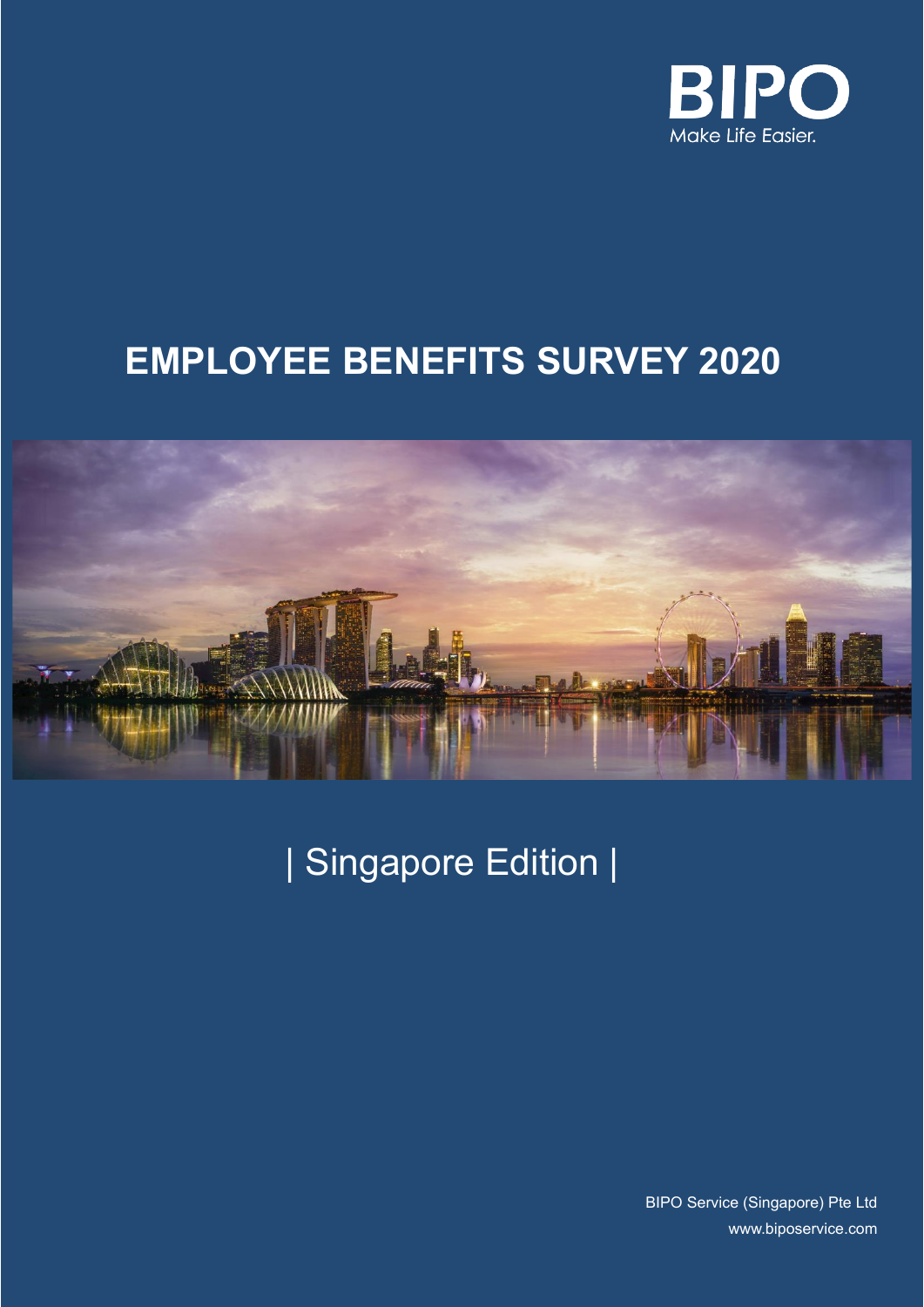

# **CONTENTS**

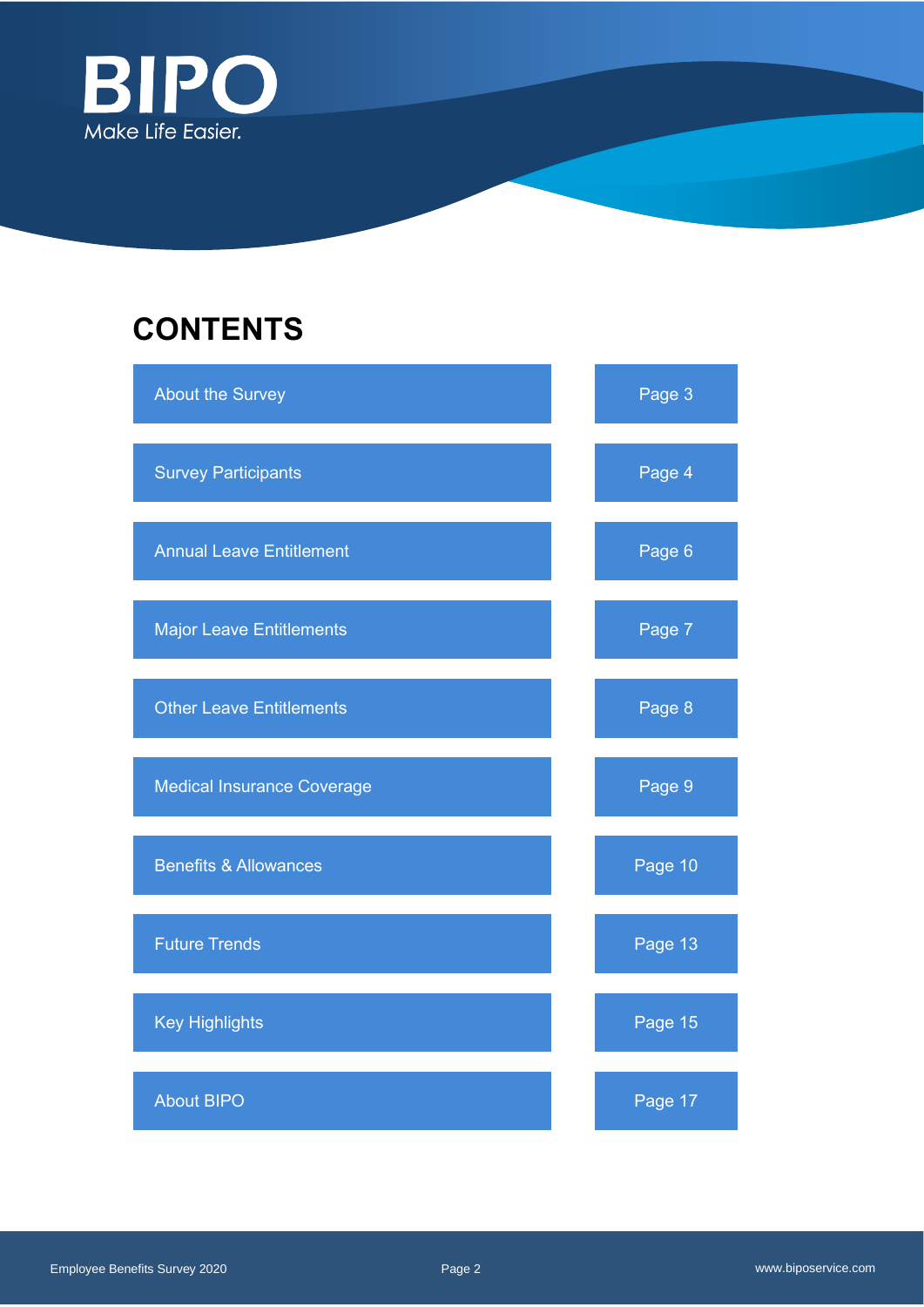

# **ABOUT THE SURVEY**

Welcome to BIPO's Employee Benefits Survey (Singapore Edition).

Conducted in March 2020, our survey is based on the analysis of companies with offices located in Singapore (MNCs, SMEs and start-ups) across various industry segments.

### **GET IN TOUCH**

If you would like to find out more about our HR solutions and Compensation & Benefits trends in Singapore, please reach out to our team of Consultants today.

- e: hello@biposervice.com
- $t: 46568130612$
- w: www.biposervice.com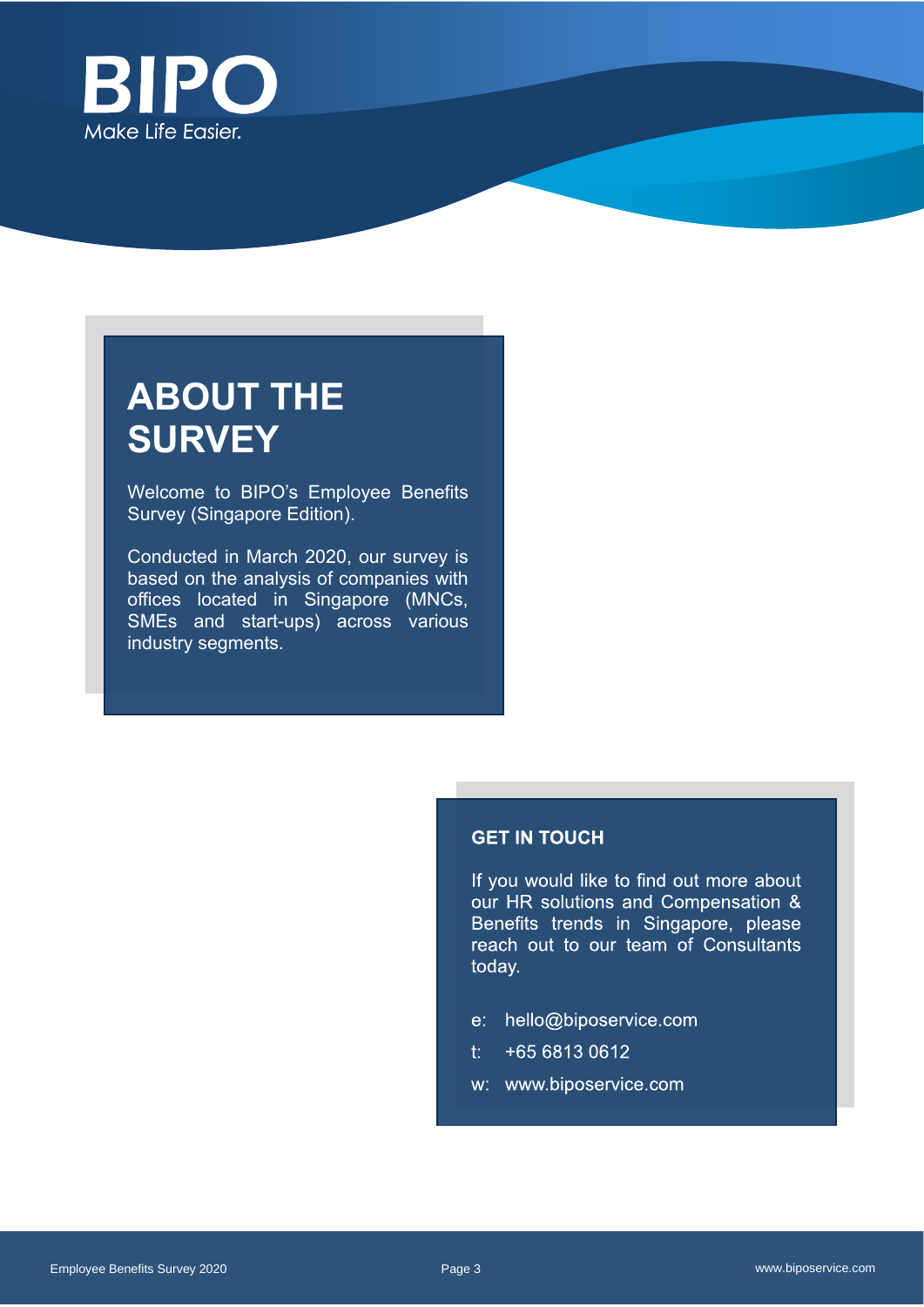

## **SURVEY PARTICIPANTS**



## **Industries surveyed**

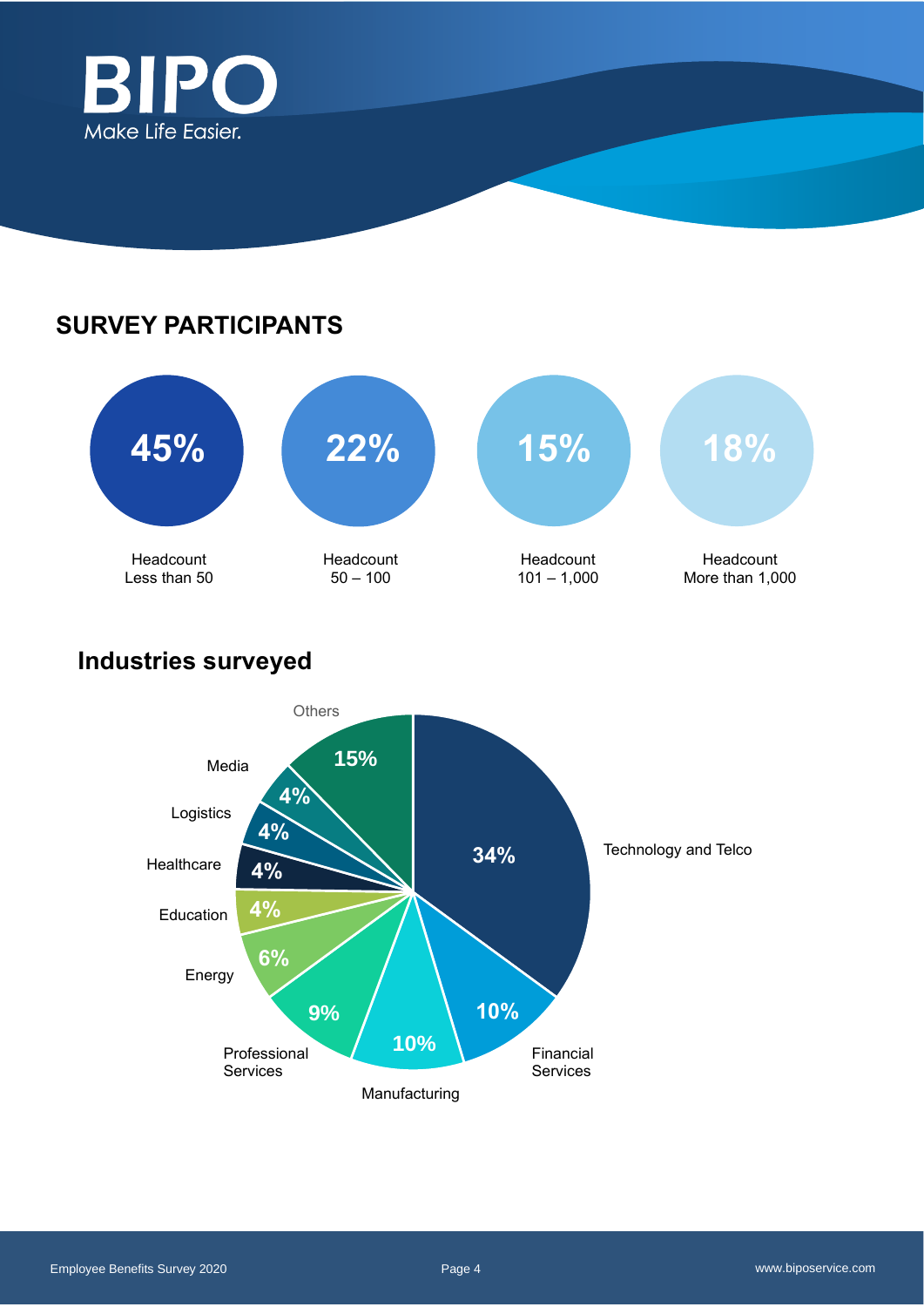

## **Companies surveyed – employment types**

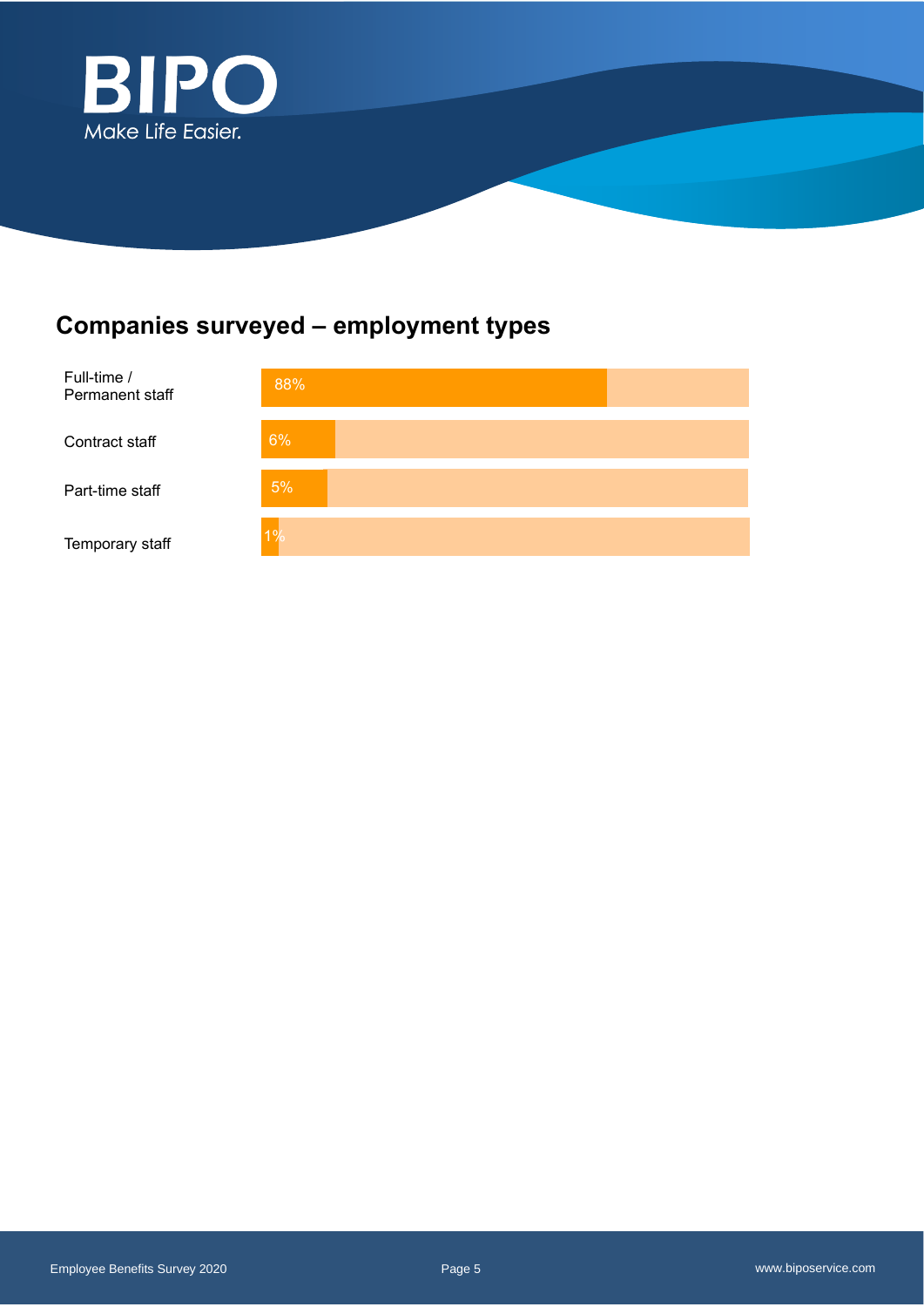

## **Annual Leave Entitlement**

In accordance with Singapore's Employment Act, employees are entitled to paid annual leave if they have worked with the current employer for at least three (3) months.

Annual leave entitlement depends on the number of years of service an employee has worked with the employer. The year of service begins from the day that employees start work with the employer. As a general guide:

| Year of<br><b>Service</b> | 1st | 2 <sub>nd</sub><br>- | 3rd    | 4th | 5th | 6th           | 7th           | 8 <sup>th</sup> and<br>thereafter |
|---------------------------|-----|----------------------|--------|-----|-----|---------------|---------------|-----------------------------------|
| No.<br>of days            |     |                      | ╰<br>ັ | 10  |     | $\sim$<br>' 4 | $\sim$<br>د ا | 14                                |

Given Singapore's competitive employment landscape and tight labour market, the number of days of annual leave that employers provide are generally higher than the guidelines.

Based on BIPO's survey results



Employee Benefits Survey 2020 Page 6 www.biposervice.com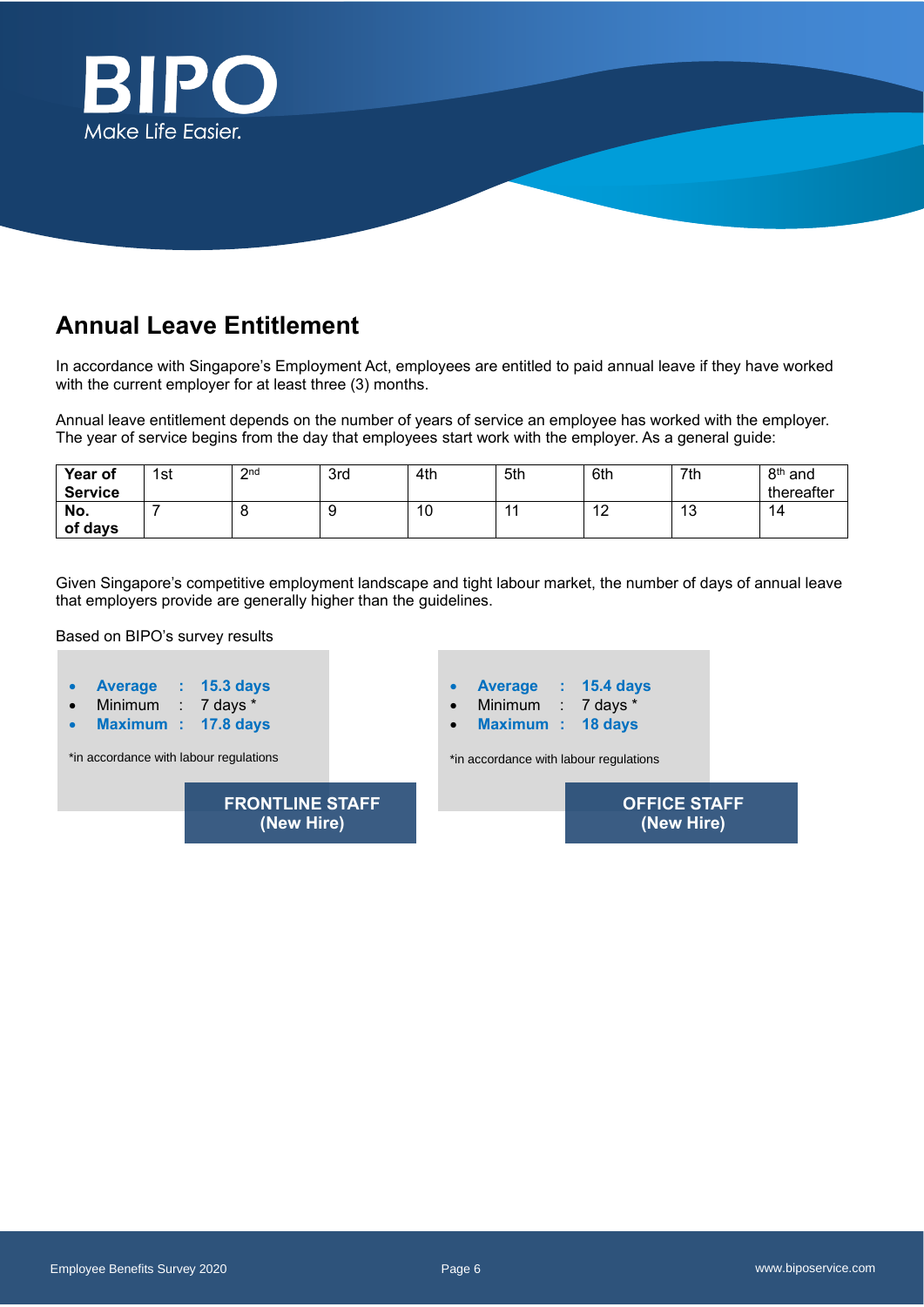

## **Major Leave Entitlements**

| <b>Description</b>         | Avg | <b>Min</b>     | <b>Max</b> | <b>Mode</b>           | <b>Labour regulations</b>                                                                                                                                                                                                                                                                                         |
|----------------------------|-----|----------------|------------|-----------------------|-------------------------------------------------------------------------------------------------------------------------------------------------------------------------------------------------------------------------------------------------------------------------------------------------------------------|
| Sick leave<br>(outpatient) | 14  | $\overline{7}$ | 30         | 14                    | 14 days<br>Criteria<br>Full entitlement if employees have worked for 6<br>months or more                                                                                                                                                                                                                          |
| Hospitalization            | 54  | 38             | 60         | 60                    | 60 days, includes the 14 days of paid<br>outpatient sick leave entitlement<br><b>Criteria</b><br>Full entitlement if employees have worked for 6<br>months or more                                                                                                                                                |
| Marriage                   | 3   | $\mathbf 0$    | 15         | 3                     |                                                                                                                                                                                                                                                                                                                   |
| Maternity                  | 93  | 16             | 120        | 112                   | 16 weeks for Singaporean child<br>$\bullet$<br>12 weeks for non-Singaporean child<br>$\bullet$<br>Criteria<br>Legally married to the child's father.<br>Employees have worked with current employer<br>ä,<br>for continuous 3 months before the birth of child                                                    |
| Paternity                  | 14  |                |            | 14                    | 2 weeks for Singaporean child                                                                                                                                                                                                                                                                                     |
| Compassionate              | 4   | $\mathbf 0$    | 20         | 3                     |                                                                                                                                                                                                                                                                                                                   |
| Childcare                  |     |                |            | Labour<br>regulations | 6 days for Singaporean child<br>$\bullet$<br>2 days for non-Singaporean child<br>$\bullet$<br>Criteria<br>Youngest child is below 7 years.<br>Employees have worked with current employer<br>for continuous 3 months                                                                                              |
| Extended<br>childcare      |     |                |            | Labour<br>regulations | 2 days per year<br>Criteria<br>Youngest child is between 7 - 12 years<br>Child is a Singaporean<br>$\blacksquare$<br>Employees have worked with current employer<br>$\sim$<br>for continuous 3 months<br>Paid by Government, capped at S\$500 per day<br>including CPF contributions<br>Leave cannot be pro-rated |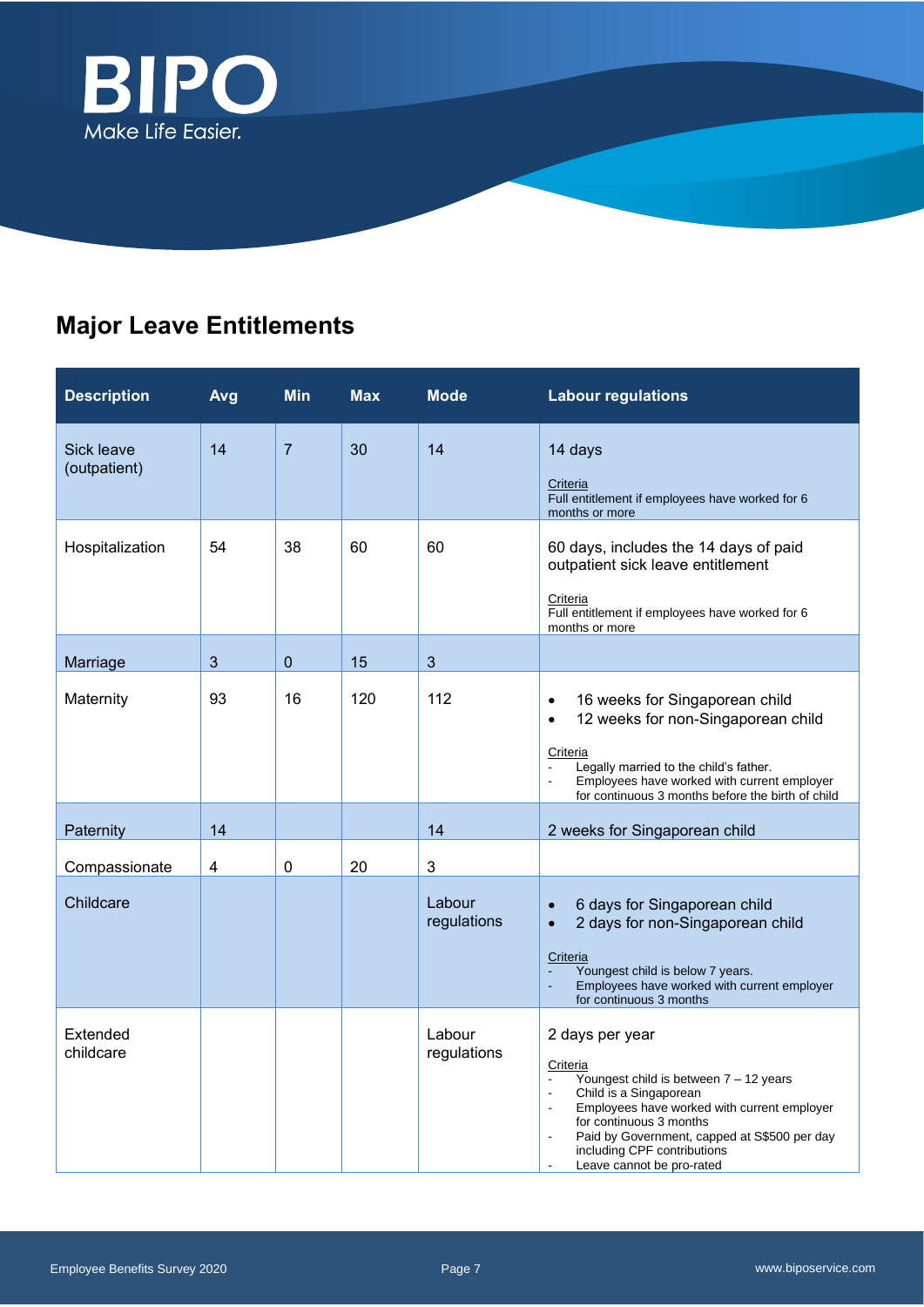

### **Other Leave Entitlements**



Work Benefits

Among the more interesting provisions include **"heart-broken" leave** to help employees get over failed relationships. While rare, they reflect the changing needs of a multi-generational workforce in a highly competitive employment landscape.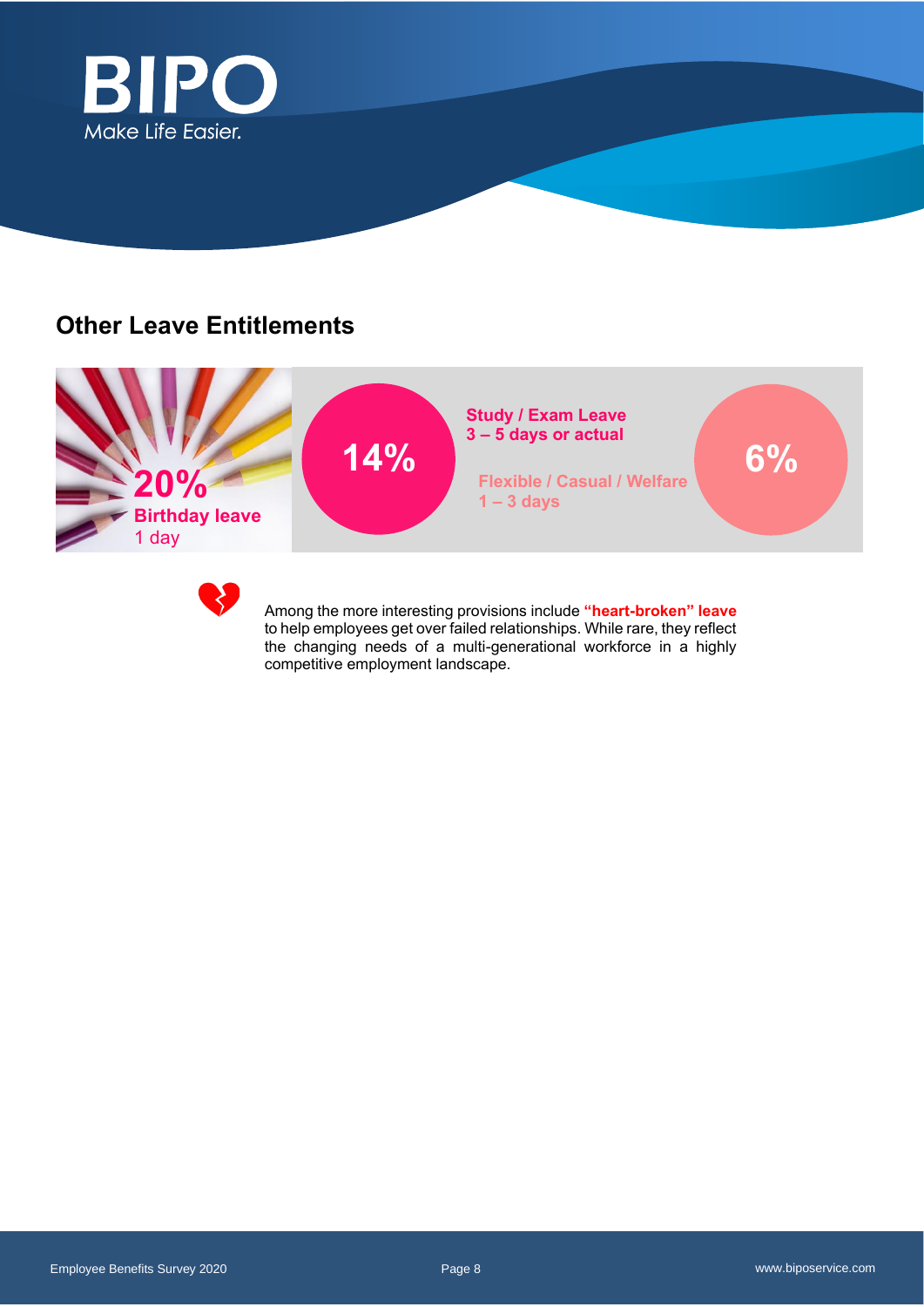

## **Medical Insurance Coverage**

### **Outptient Insurance Plan for Employees**



|         |              | <b>Cap on Medical Claims</b> |  |  |  |  |  |
|---------|--------------|------------------------------|--|--|--|--|--|
|         | Cap per case | Cap per annum                |  |  |  |  |  |
| Average | S\$361       | S\$5,448                     |  |  |  |  |  |
| Minimum | S\$20        | S\$20                        |  |  |  |  |  |
| Maximum | S\$2,000     | S\$100,000                   |  |  |  |  |  |



On an additional note, one of the staples of any Compensation & Benefits scheme is a good health and wellness protection plan for employees. Ensuring that employees are well-protected gives them the confidence that their interests are taken care of. Some examples of medical insurance coverage include:

**Group Term Life**  Covers death and total & permanent disability due to illness or accidents

**Group Hospital & Surgical** Covers medical expenses incurred as a result of hospitalisation or surgery due to illness or accident

**Group Personal Accident** Covers Death, TPD and Dismemberment resulting from accidental injuries only

Most companies take on additional riders that provide a more comprehensive solution for the organization and in meeting employees' needs.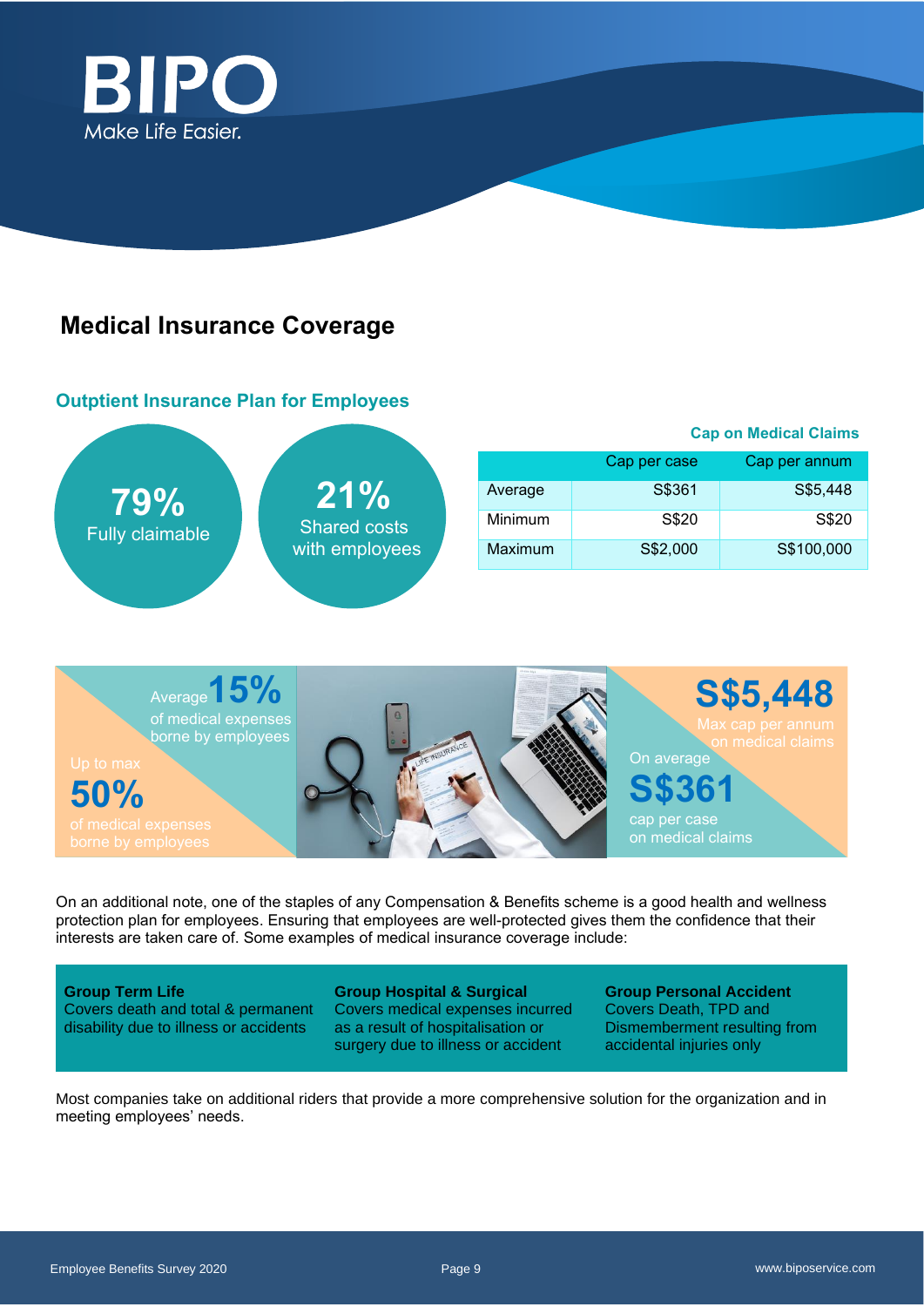

## **Benefits & Allowances**

Fixed meal allowances are taxable. However, the provision of food and drinks (free or subsidized) eg: food and drinks provided in the pantry and during meetings, festive occasions like "lo-hei" during Chinese New Year, Christmas parties and company celebrations are NOT taxable if most staff in the company enjoy the benefit.

| <b>Item</b>                                                                                              | <b>Provision*</b><br>% of companies | Average<br>S <sub>3</sub> | <b>Min</b><br><b>S\$</b> | <b>Max</b><br><b>S\$</b> | <b>Remarks</b>                                                                                                                                                                       |
|----------------------------------------------------------------------------------------------------------|-------------------------------------|---------------------------|--------------------------|--------------------------|--------------------------------------------------------------------------------------------------------------------------------------------------------------------------------------|
| Meal allowance                                                                                           | 18%                                 | S\$206                    | S\$100                   | S\$400                   |                                                                                                                                                                                      |
| Meal voucher                                                                                             | 3%                                  | S\$50                     |                          |                          |                                                                                                                                                                                      |
| Canteen                                                                                                  | 10%                                 |                           |                          |                          |                                                                                                                                                                                      |
| Company<br>mobile phone                                                                                  | 37%                                 |                           |                          |                          | Management team, sales or client-facing<br>roles                                                                                                                                     |
| Mobile phone<br>allowance                                                                                | 40%                                 | S\$150                    | S\$100                   | S\$200                   |                                                                                                                                                                                      |
| Mobile phone expense<br>claim                                                                            | 15%                                 | S\$94                     | S\$50                    | S\$200                   |                                                                                                                                                                                      |
| Company car                                                                                              | 16%                                 |                           |                          |                          | Top management and C-suite                                                                                                                                                           |
| Car allowance                                                                                            | 40%                                 | S\$550                    | S\$100                   | S\$1,750                 |                                                                                                                                                                                      |
| <b>Transport allowance</b>                                                                               | 15%                                 | S\$150                    | \$50                     | S\$300                   |                                                                                                                                                                                      |
| Annual health<br>screening<br><b>Top Management</b><br>General employees<br>$\bullet$                    | 54%                                 | S\$450<br>S\$260          | S\$100<br>S\$75          | S\$1,500<br>S\$720       |                                                                                                                                                                                      |
| Dental (reimbursement,<br>insurance coverage)<br><b>Top Management</b><br>General employees<br>$\bullet$ | 70%                                 | S\$800<br>S\$500          | S\$100<br>S\$100         | S\$7,000<br>S\$2,000     |                                                                                                                                                                                      |
| Overtime allowance /<br>benefits                                                                         | 34%                                 |                           |                          |                          | <b>Typical conditions</b><br>After 8pm or 2 hours after office hours<br>$\bullet$<br>Taxi / Meal claims provision<br>$\bullet$<br>Manufacturing sector @ 1.5x of salary<br>$\bullet$ |
| Children education /<br>allowance                                                                        | 6%                                  |                           |                          |                          | Only for Directors<br>After 3 years of service                                                                                                                                       |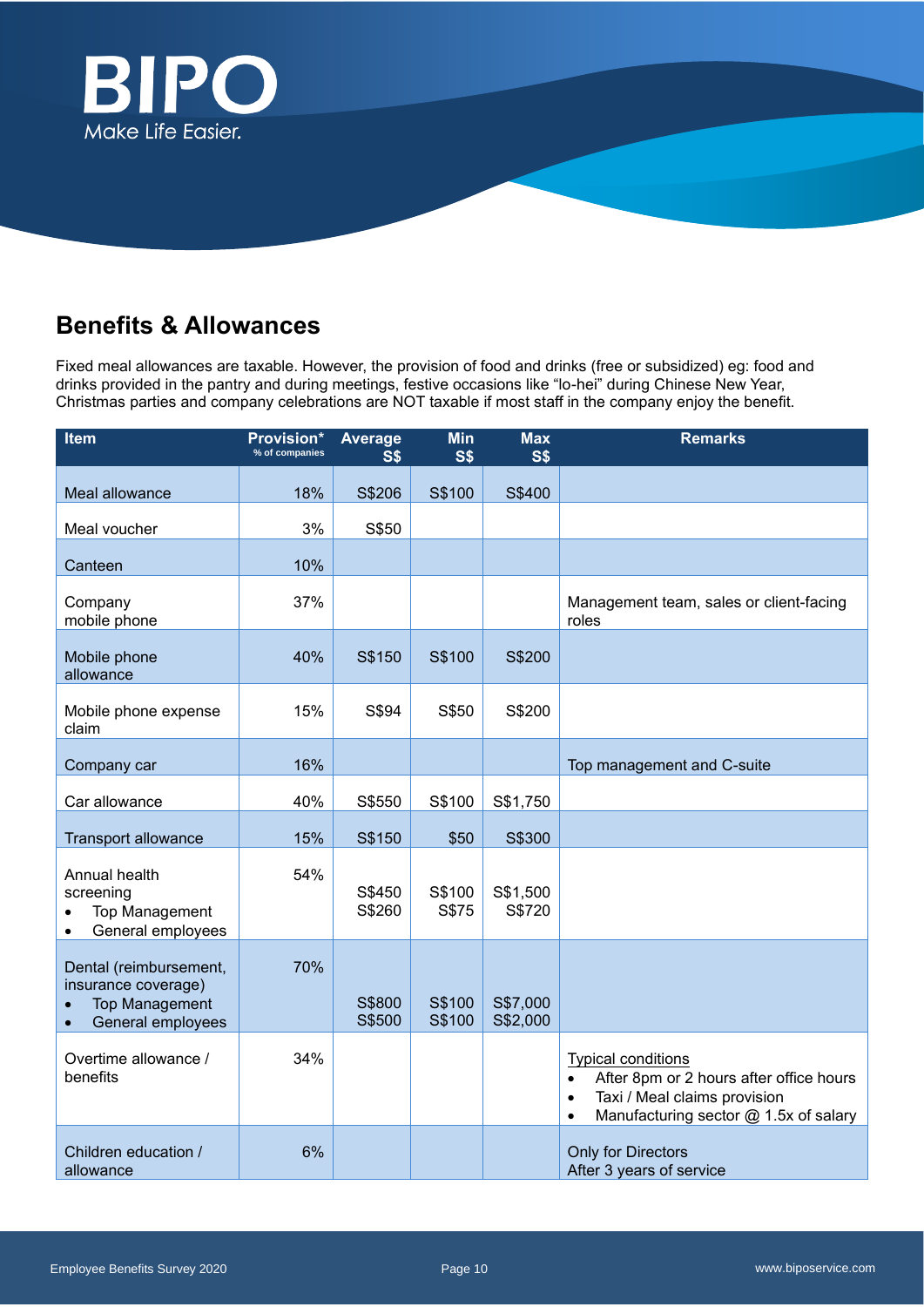

| <b>Item</b>                                                     | <b>Provision*</b><br>% of companies | <b>Average</b><br>S\$ | <b>Min</b><br><b>S\$</b> | <b>Max</b><br><b>S\$</b> | <b>Remarks</b>                                                                                                          |
|-----------------------------------------------------------------|-------------------------------------|-----------------------|--------------------------|--------------------------|-------------------------------------------------------------------------------------------------------------------------|
| Housing loan<br>repayment                                       | 3%                                  |                       |                          |                          |                                                                                                                         |
| Employee tuition<br>assistance / Student<br>loan repayment      | 18%                                 |                       |                          |                          |                                                                                                                         |
| <b>Employee Savings Plan</b>                                    | 1%                                  |                       |                          |                          |                                                                                                                         |
| Flexible working<br>environment (flexi-work<br>arrangement)     | 61%                                 |                       |                          |                          | Work from Home = 25%<br>$\bullet$<br>Flexi-hours = $15%$<br>$\bullet$<br>Combination of both = 15%<br>$\bullet$         |
| Travel allowance / Per<br>Diem allowance                        | 57%                                 | S\$100                | S\$25                    | S\$150                   |                                                                                                                         |
| Travel expenses<br>reimbursement                                | 69%                                 | S\$135                | S\$25                    | S\$250                   |                                                                                                                         |
| <b>Travel insurance</b>                                         | 78%                                 |                       |                          |                          |                                                                                                                         |
| Cold climate or warm<br>clothing allowance                      | 4%                                  | S\$200                |                          |                          | Typically, S\$200                                                                                                       |
| Long-service award                                              | 51%                                 |                       | S\$500                   | S\$2,000                 | <b>Typical conditions</b><br>Every 5 years<br>$\bullet$<br>Gift/Cash equivalent from S\$500 to<br>$\bullet$<br>S\$2,000 |
| Company product<br>discount                                     | 21%                                 |                       |                          |                          | 30% discount for retail<br>$\bullet$                                                                                    |
| Other provisions<br>eg: Country club<br>membership, family trip | 27%                                 | S\$575                | S\$200                   | S\$1,500                 |                                                                                                                         |

*\*refers to percentage ( % ) of companies surveyed that provide such benefits.*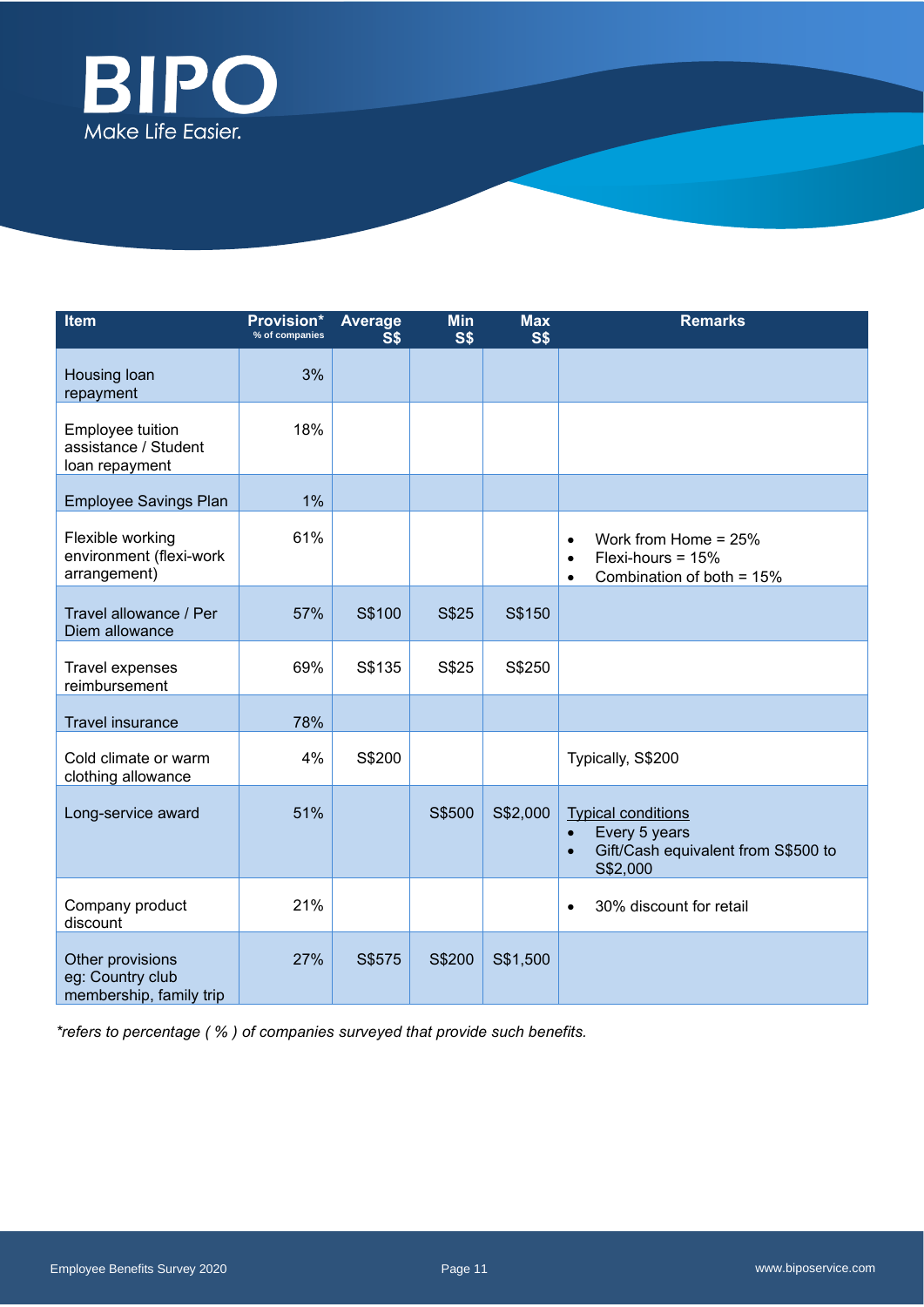

Beyond the usual annual health screenings, dental benefts and mobile phone allowances, flexi-work arrangements are inreasingly gaining popularity.

BIPO's survey was conducted before Singapore's "circuit breaker" (and work from home) measures were implemented. Interestingly, 61% of companies surveyed had already implemented flexi-work arrangements. One of the benefits of such arrangements is that it enables manpower and resources to be deployed quickly and more nimbly.

Other interesting highlights:



### **Overseas business trips**

Meal allowances / reimbursement on overseas trips are part of the "per diem" allowance reimbursement, and not taxable. Some examples include :

- Per diem reimbursements for actual amount incurred on meals, laundry, telephone calls
- Overseas accommodation
- Overseas airport transfer
- Travelling expenses between cities for business purpose
- Entertainment expenses for business purpose
- Travel insurance premium if it is for the period which an employee is overseas for business

What is deemed taxable are :

- Payment to buy warm clothing for business trips
- Payment to buy luggage for business trips

These do not form part of the "per diem" allowance and therefore, taxable.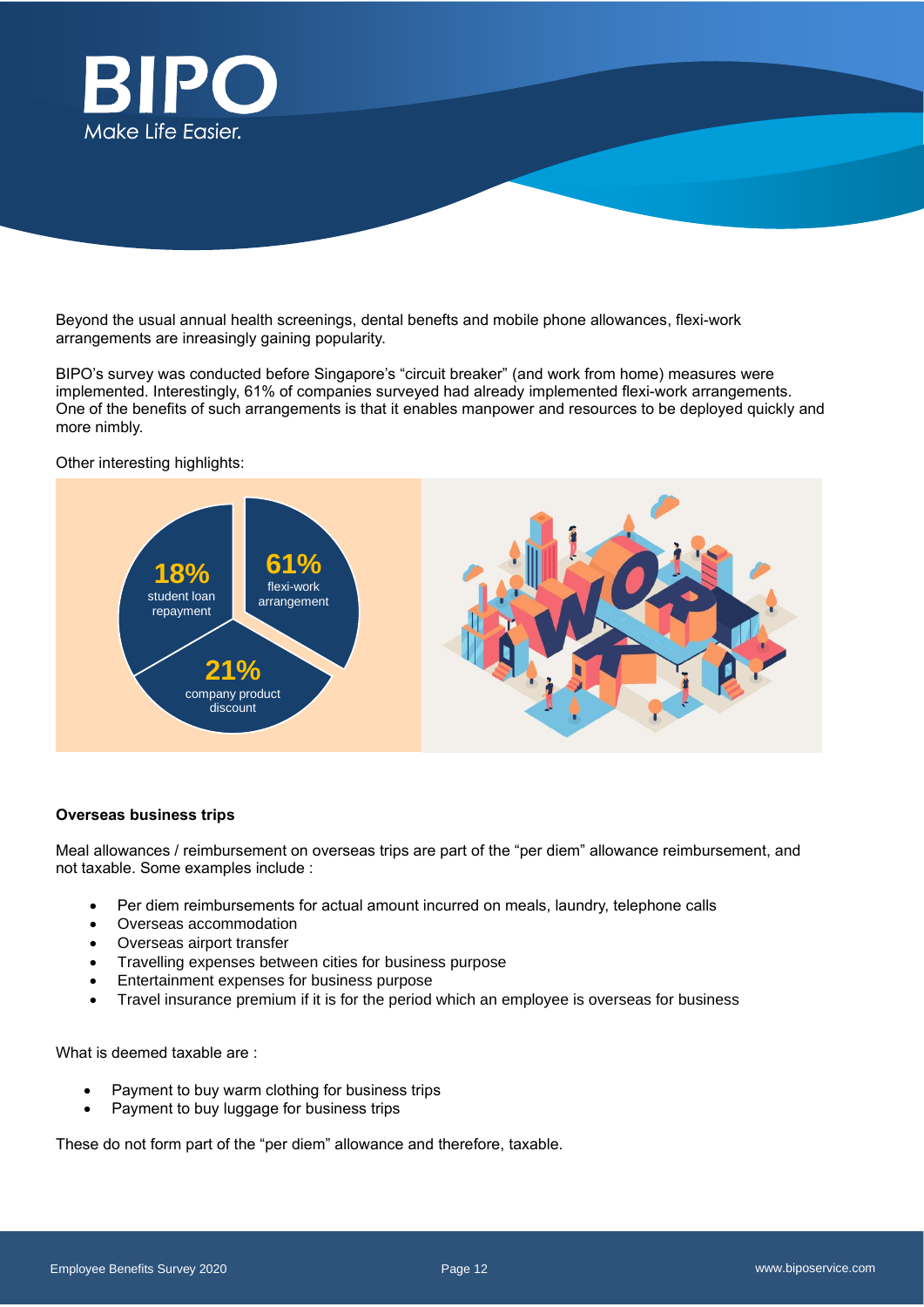

## **Future Trends**

In trying to predict some of the trends affecting employee benefits, we designed a series of questions that touched on upcoming plans that companies would embark on in the next 12 months.

### **TREND #1**

Has your company reviewed and taken actions regarding any of the following in the last three years, and do you expect to do so in the next 12 months?

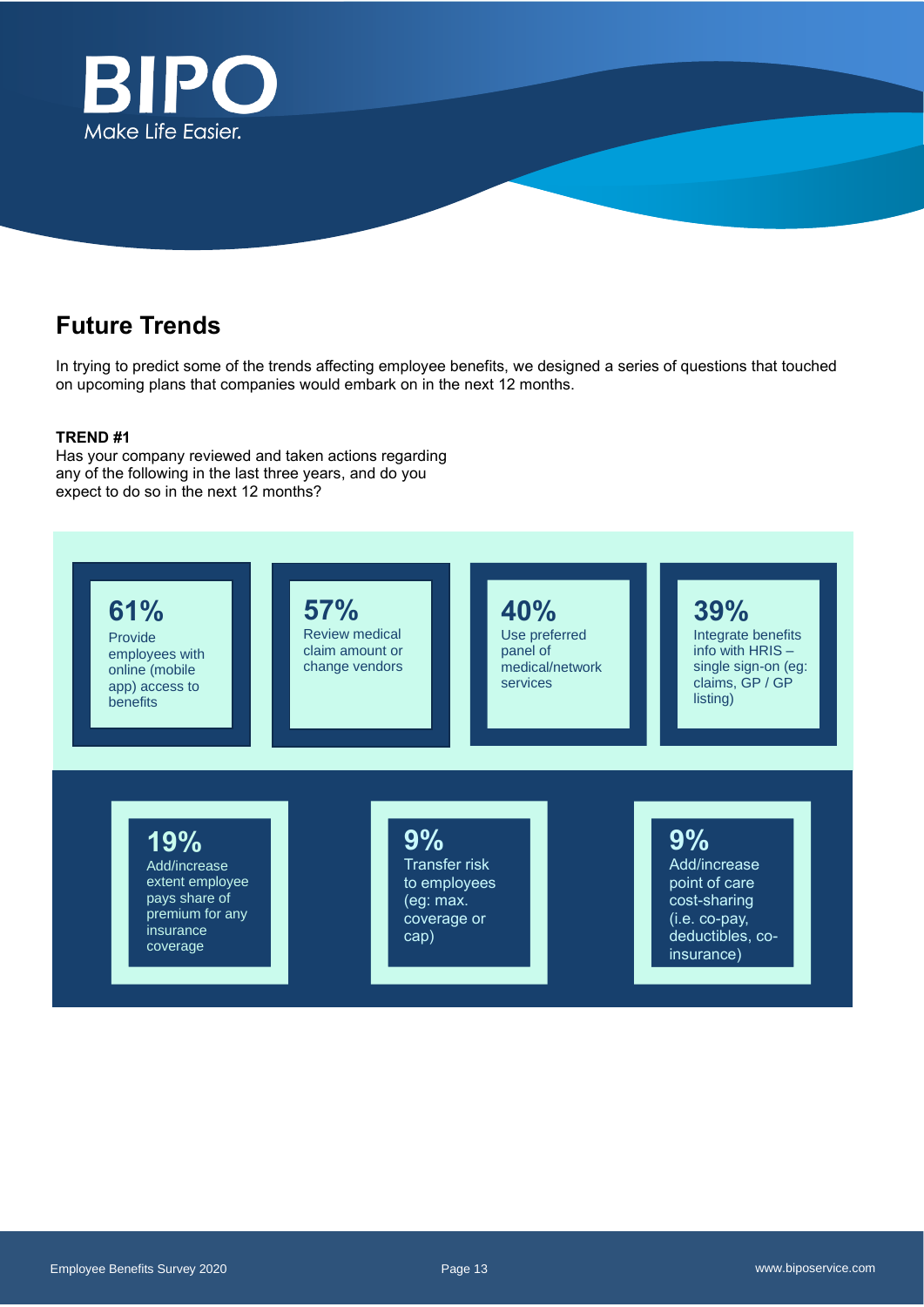

### **TREND #2**

To what extent are the following a top priority for your company's benefits administration and operations?



### **TREND #3**

To what extent are the following a top priority for your company's benefits strategy?

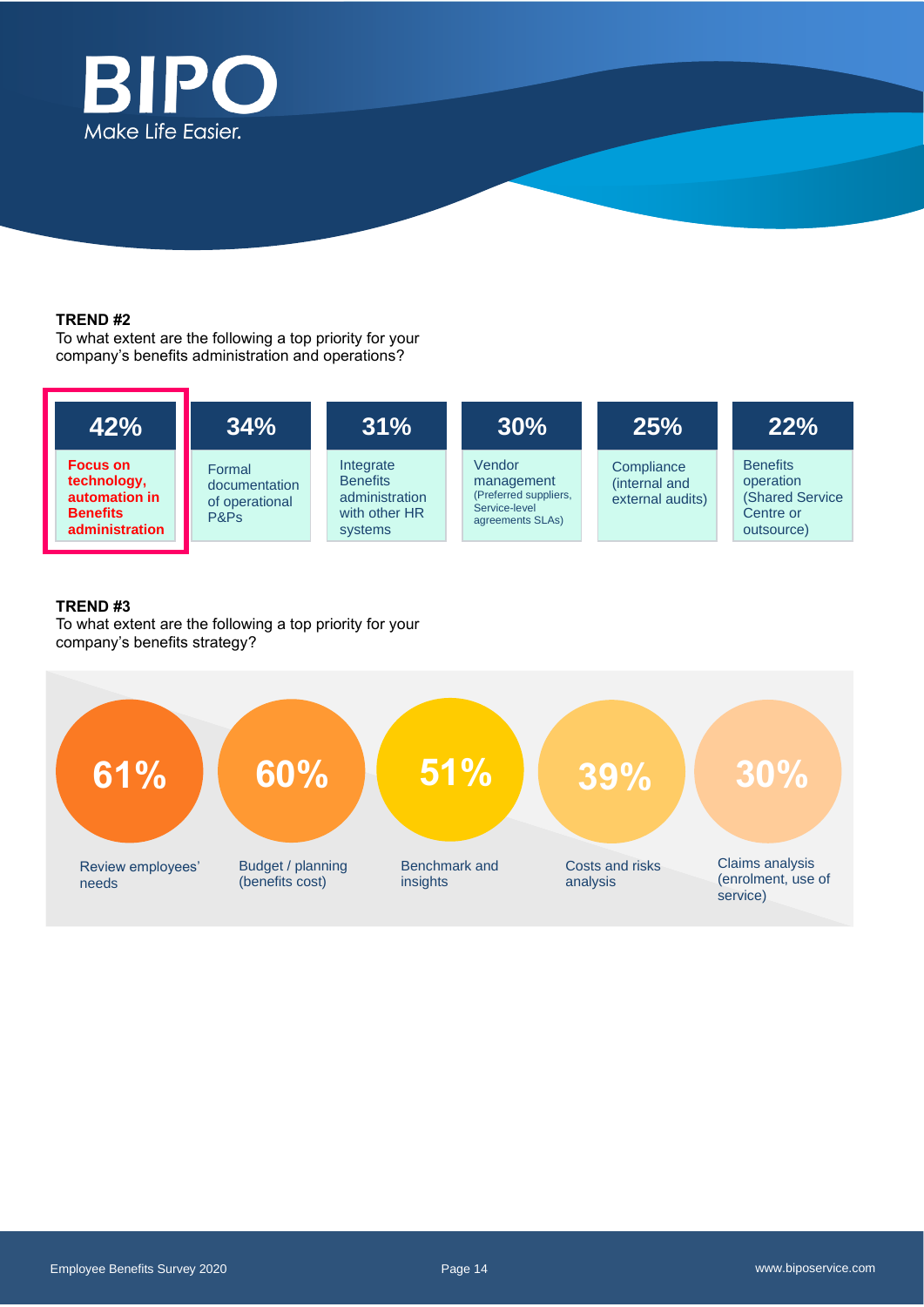

## **Key Highlights**

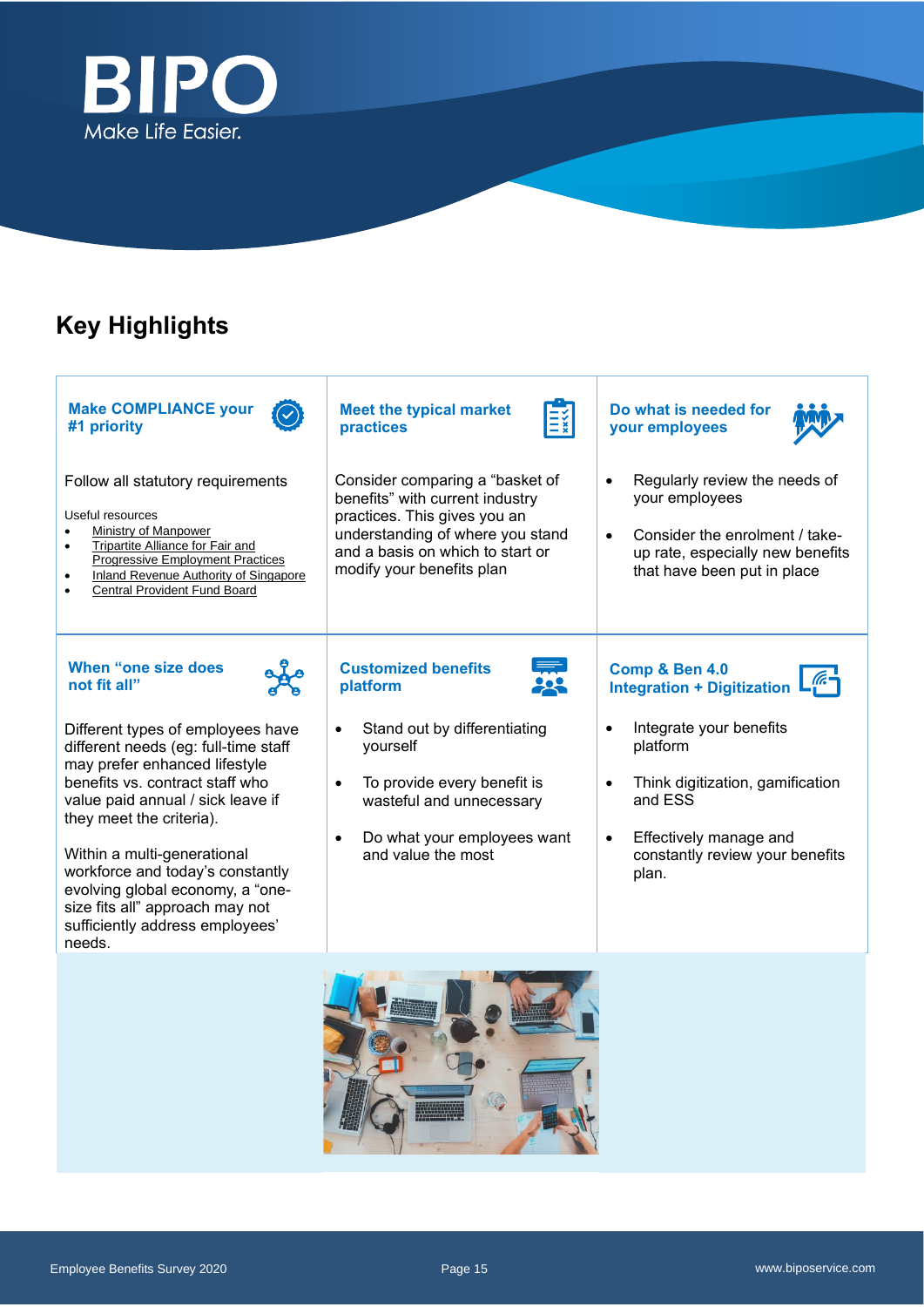

## **Contact Us**

**Singapore** 230 Victoria Street #15-01/08 Bugis Junction Singapore 188024 Tel: +65 6813 0610

#### **Indonesia**

Soho Capital #16-01, Jalan Letjen S. Parman Kav. 28, Jakarta 11470, Indonesia Tel: +62 21 2789 3489

#### **Taiwan**

8F, No. 178 Sec. 3 Minquan East Road, Songshan District, Taipei City 10542, Taiwan Tel: +886 2 7736 7360 /68

### Shanghai, China 3F OOCL Plaza,<br>No. 841, Middle Yan An Road Shanghai 200040, China Tel: +86 21 6139 2137

**Japan** 〒100-0004 Asahi Life Otemachi Building 2F, 2-6-1 Otemachi, Chiyoda-ku, Tokyo, Japan Tel: +81 50 1744 1222

**Thailand** 1 Empire Tower, 47F Unit 4703 (City 6), South Sathorn Road, Yannawa, Sathorn, Bangkok 10120, Thailand Tel: +66 2 686 3498

**Hong Kong** C1, 22F TML Tower, No. 3 Hoi Shing Road, Tsuen Wan, New Territories, Hong Kong Tel: +852 3643 0295

### **Malaysia**

Unit 3.07, Level 3 KL Gateway Mall, No. 2 Jalan Kerinchi, Pantai Dalam, 59200 KL, Malaysia Tel: +60 16 332 7782

### **Vietnam**

Room 2.2A, QTSC 1, Quang Trung Software City, District 12, Ho Chi Minh City, Vietnam Tel: +84 283 8911228-229

### **India**

1618, Spaces 16F, Tower 9A Cyber City, DLF Phase II Gurugram Haryana 122002, India Tel: +91 839 706 9648

**Philippines** 10F, Rockwell Business Centre, Sheridan Towers,

Mandaluyong City 1554, **Philippines** Tel: +63 02 249 9748

**Australia** Level 18, 1 Nicholson Street, East Melbourne VIC 3002, **Australia** Tel: +65 6813 0610

Employee Benefits Survey 2020 Page 16 www.biposervice.com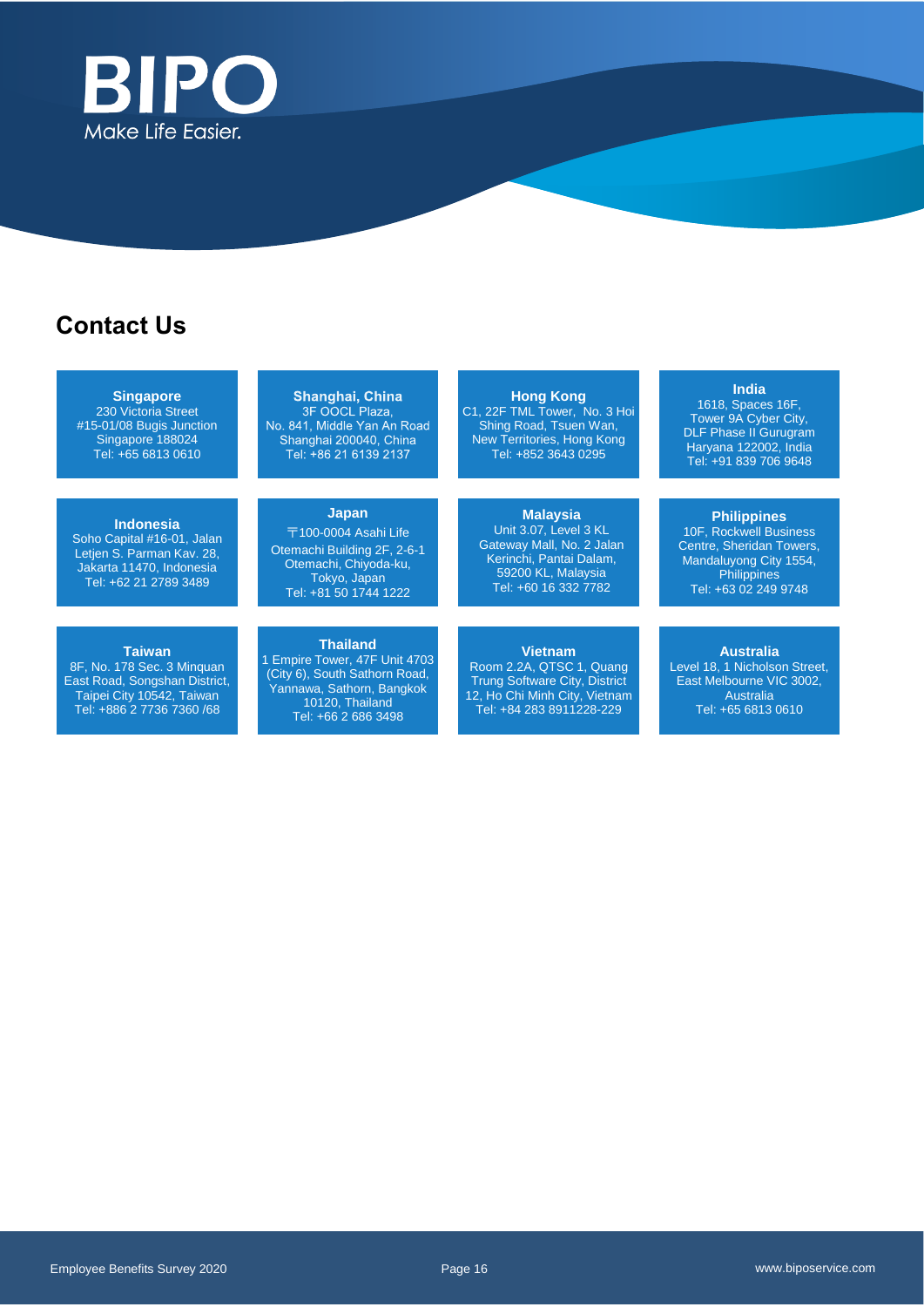

## **About Us**

### **BIPO, your leading one-stop, global Human Resource service provider.**

Since 2004, we have been helping companies transform their HR operations through our awardwinning cloud and mobile-based Human Resource Management System (HRMS) and comprehensive suite of integrated outsourced services.

Our APAC Headquarters in Singapore with four R&D Centres located in Singapore, Shanghai, Indonesia and Malaysia serve as our hub for the region. An extensive network along with BIPO's global offices across key cities in Australia, mainland China, Hong Kong SAR, Taiwan, India, Indonesia, Japan, Malaysia, Philippines, Thailand and Vietnam means we are better connected to support your growth.

### **Mission & Values**

We provide innovative and effective ways of managing HR processes through cost-effective technology and solutions that serve the needs of all stakeholders to achieve productivity enhancements.

#### A sense of **Belonging, Integrity,**

**Professionalism** and **Openness** in striving to improve are the guiding principles that run through the heart of our business. Providing equal opportunities in each of the 12 markets we operate, our team of consultants combine local expertise with global best practices and compliance measures that support businesses at every stage of the HR transformation process.

### **OUR SOLUTIONS**

#### **HR Management System**

- **Personnel**
- **Payroll**
- Leave Management
- **Attendance**
- Claims
- **Training**
- Business Intelligence (BI)

#### **OUR SERVICES**

#### **Payroll Outsourcing**

An integrated platform that simplifies payroll calculations. Our strength lies in our in-depth knowledge of the relevant labour and tax laws in each country – providing a holistic one-stop, integrated payroll solution for our clients.

#### **Attendance Automation**

Easily integrated with various clocking devices, managed online and linked to the payroll system, complex shift patterns and rosters can be flexibly arranged, improving productivity.

#### **HR Consultancy**

Our HR consulting practice encompasses a broad spectrum of HR disciplines to support the success of any organization, including compliance, compensation and workplace practices.

**Follow us on LinkedIn** linked.in/company/bipo-svc

#### **Download [BIPO TIMES](https://www.biposervice.com/resources-2/) our monthly newsletter**

Stay informed of the latest employment laws and HR trends around the region.

Download your copy today by visiting **[www.biposervice.com/resources-2/](http://www.biposervice.com/resources-2/)**